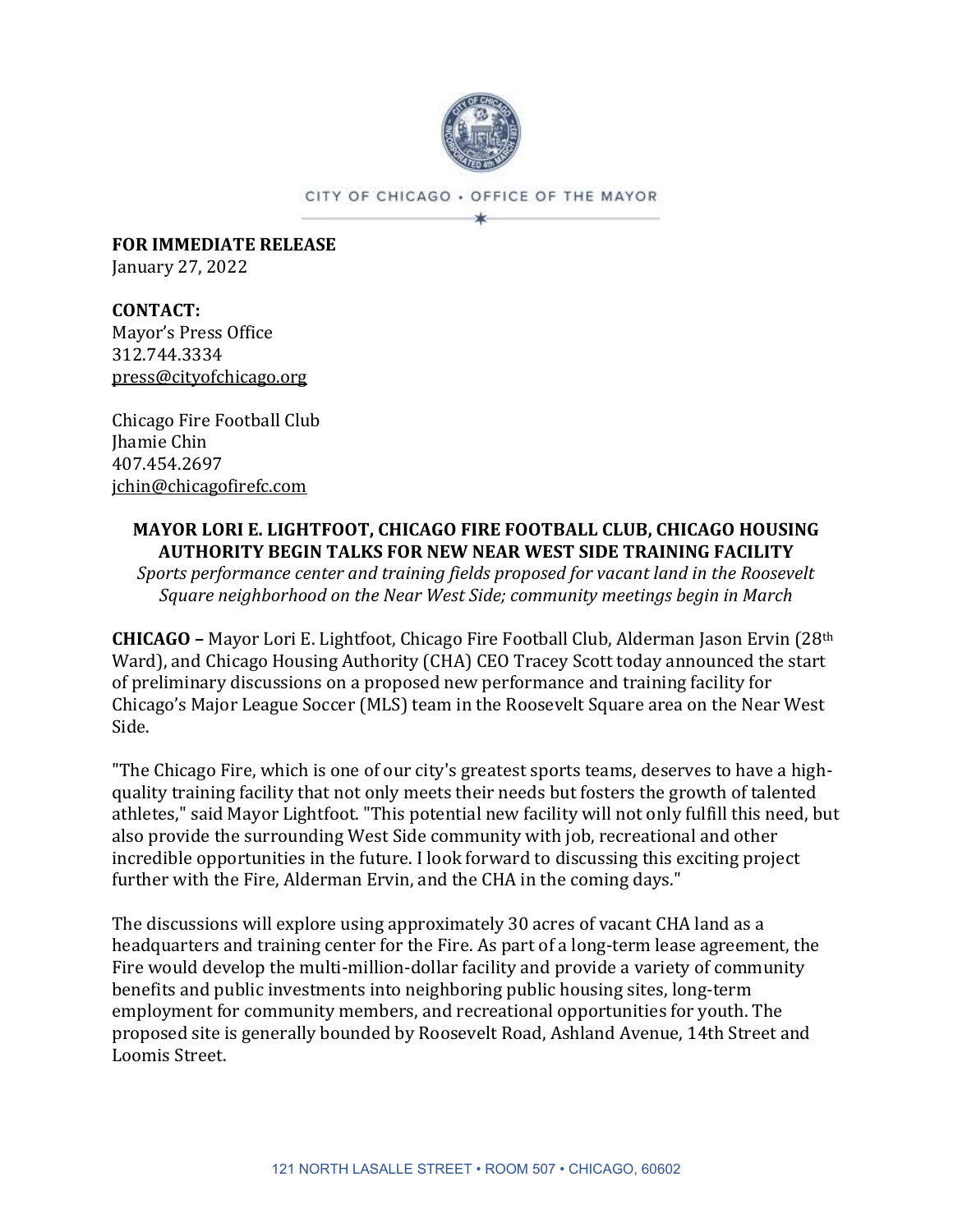

## CITY OF CHICAGO . OFFICE OF THE MAYOR

"I am excited to join Mayor Lightfoot, CHA, and the Chicago Fire Football Club to explore using this open space to support affordable housing, employment, and recreation on the Near West Side," said Alderman Jason Ervin, 28th Ward . "I am committed to working closely with the Fire and the residents of the 28th Ward to ensure that this opportunity for economic investment creates a long-term positive impact on our community."

A public engagement process to discuss the proposal, including community meetings, will begin in March. Meetings will be hosted or co-hosted by the CHA, Department of Planning and Development (DPD), the Fire, and Alderman Jason Ervin (28th Ward). More information on the public meetings will be forthcoming. The Fire also plans to meet with multiple community organizations in the weeks ahead.

"The Chicago Fire Football Club is committed to making a difference in the lives of young people and communities through soccer," said Chicago Fire FC President Ishwara Glassman Chrein. "In neighborhoods across the city, soccer brings people together, fostering a strong sense of history and community while showing immense passion for the game. We look forward to presenting the project to the local community, hearing their feedback, and creating new opportunities for residents of the Near West Side to enjoy the game."

"CHA sees this partnership with the Chicago Fire as an opportunity to invest in our families and in this community. By repurposing this unused land, we can secure substantial funds to rehabilitate CHA housing and develop new affordable housing while also creating employment opportunities for our residents and community members," said CHA CEO Tracey Scott.

Tentative facility plans include world-class practice fields and a performance center where team members prepare for matches. The facility would also house the Fire's Youth Academy, offering programmed activities for youth, teens, and young adults in CHA housing and the broader community. Additional facility details will be determined through the community engagement process and ongoing discussions between the Mayor's Office, CHA, and City agencies.

The planning process will have an overall goal of creating an economic anchor that provides employment, recreational opportunities, and affordable housing resources for the community, including the rehabilitation and preservation of nearby CHA properties, resources for minority- and women-owned businesses, and community green space.

The site was previously occupied by portions of CHA's former ABLA Homes, which is already in the process of being replaced by the mixed-income Roosevelt Square community as part of CHA's ongoing commitment to develop mixed-income, mixed-use housing.